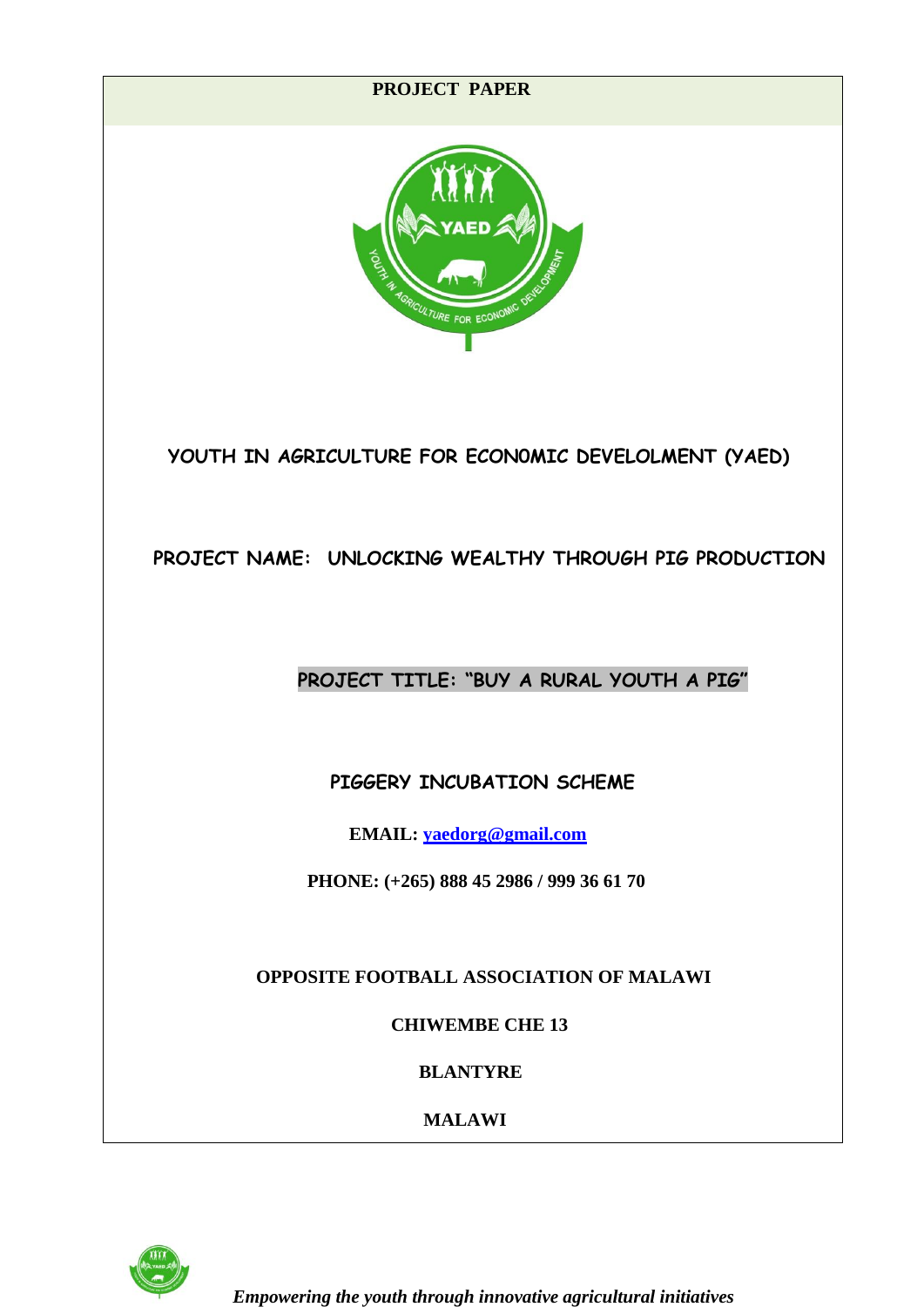## 1. **BACKGROUND OF THE ORGANIZATION**

Youth in Agriculture for Economic Development (YAED) is a youth led and youth focused non-partisan, non-governmental organization whose mission is to harness the potential to create wealth through agriculture. The organization was born out of a working group of youth engaged in agriculture who sought to find ground breaking solutions to combat unemployment through agro based enterprises and address the problems arising from climate change by diversifying production. The organization was formed in January 2016 and is duly registered with the Malawi Government's Registrar act (cap: 5:03) as **The Registered Trustees of Youth in Agriculture for Economic Development (YAED) and affiliated with Ministry of Sports, Youth development and welfare under the Southern Region Youth Office.** YEAD is also in the process of registering with Council for Non Governmental Organizations in Malawi (CONGOMA) and is in the process of joining the NGO Board.

YAED is implementing agricultural projects in growing legumes (soybean) with the support from International Institute of Tropical Agriculture (IITA) under the project *"Harvesting Wealth from the Soil through Soybean Seeds."* The orgnasation is also implementing a project in rooting out malnutrition with Orange Fleshed sweet Potato (OFSP).

Furthermore, the organisation intends to implement a *"Piggery Incubation Breeding Scheme"* for pig production mainly targeting the youth.

The organisation operations have kept building momentum and a number of youth groups in Malawi have expressed interest in benefitting from these initiatives. YAED has registered progress in its operations and shall continue to engage more partners and other organizations to better its service delivery to the youth.

## 2. **PROBLEM STATEMENT**

Agriculture is crucial to the economic growth of many countries. It is the main source of income for around 2.5 billion people in the world (Annan, 2012). Globally, it is the world's largest job provider employing over 1.3 billion people (40 percent of the global workforce). At sub-Saharan African level, on average Agriculture generates approximately 15 percent of the total GDP (FAO, 2016), employs over 65% of the total labour workforce (AGRA 2015) and accounts for 40% of exports (UNEP, 2006).

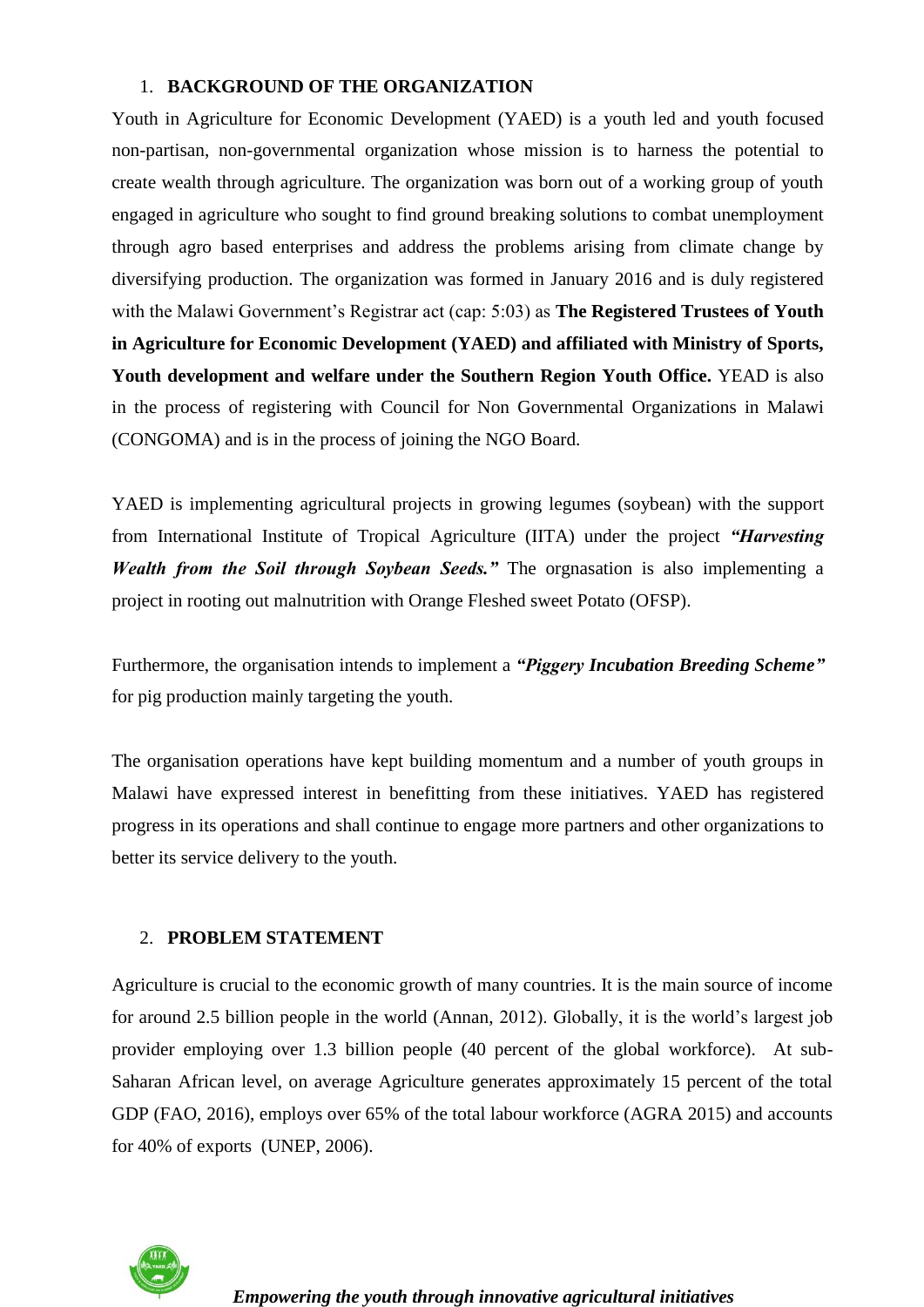Similarly, since independence in 1964, agricultre has been taken as mainstay of Malawi's economy and the driver of its economic growth (FAO, 2015). The agriculture sector contributes 42 percent of the national Gross Domestic Product (GDP), employs about 80 percent of the total workforce and contributes 75 percent of foreign exchange earnings (Yiwombe, 2016). Malawi's agricultural sector also supports the manufacturing industry by supplying 65 percent of the raw materials needed (GoM, 2007).

Youth unemployment and underemployment remain a challenge for the country, especially for youths seeking full-time, productive and decent employment opportunities (FAO, 2013). FAO further portends that underemployment is especially prevalent in the agricultural sector and in rural areas resulting in high working poverty at 74% of total employment. Africa's agricultural sector, Malawi included, is predominantly undertaken by the old and infirm – those that retired into rural areas as young people seek opportunities in the growing urban areas and their surroundings (SACAU, 2013). The youths' exodus out of rural areas also means exit from agriculture. It actually entails that the golden opportunity that lies behind it has not been fully embraced by the youths. The few that remain in rural areas are employed on a part time or casual basis due to the seasonality of certain crop enterprises including maize. They have limited managerial ability, limited capital and cannot commit to run their own business ideas with insufficient funds. Youths have not been able to access credit facilities as they are considered a risky clientele and thus remain in financial stagnation.

Against this background, Youths in Agriculture for Economic Development (YAED) proposes the **Construction of** *"Piggery Incubation Breeding Scheme"* that will offers youths an opportunity to unlock the hidden potential that agriculture can bring through the acquisition of relevant skills and inputs to enhance agribusiness. Youths will be motivated to practice agriculture on a full time basis to address the high levels of unemployment through pig production. The project gives an opportunity for the youths to raise pigs to address financial instability while ending extreme poverty. When youths start implementing agribusiness in the long run, they will be able to grow their capital, achieve food security from a production and economic perspective and ultimately improve their economic status.

#### 3. **PROJECT STRATEGY/APPROACH**

As way of uplifting the livelihood of the youth YAED will open a "Piggery Incubation Breeding Scheme". After breeding, the pigs will be distributed among youth clubs in its catchment areas. YAED intends to embark on the project of piggery breeding scheme. The first phase will be the construction of the scheme and breeding of the pigs.

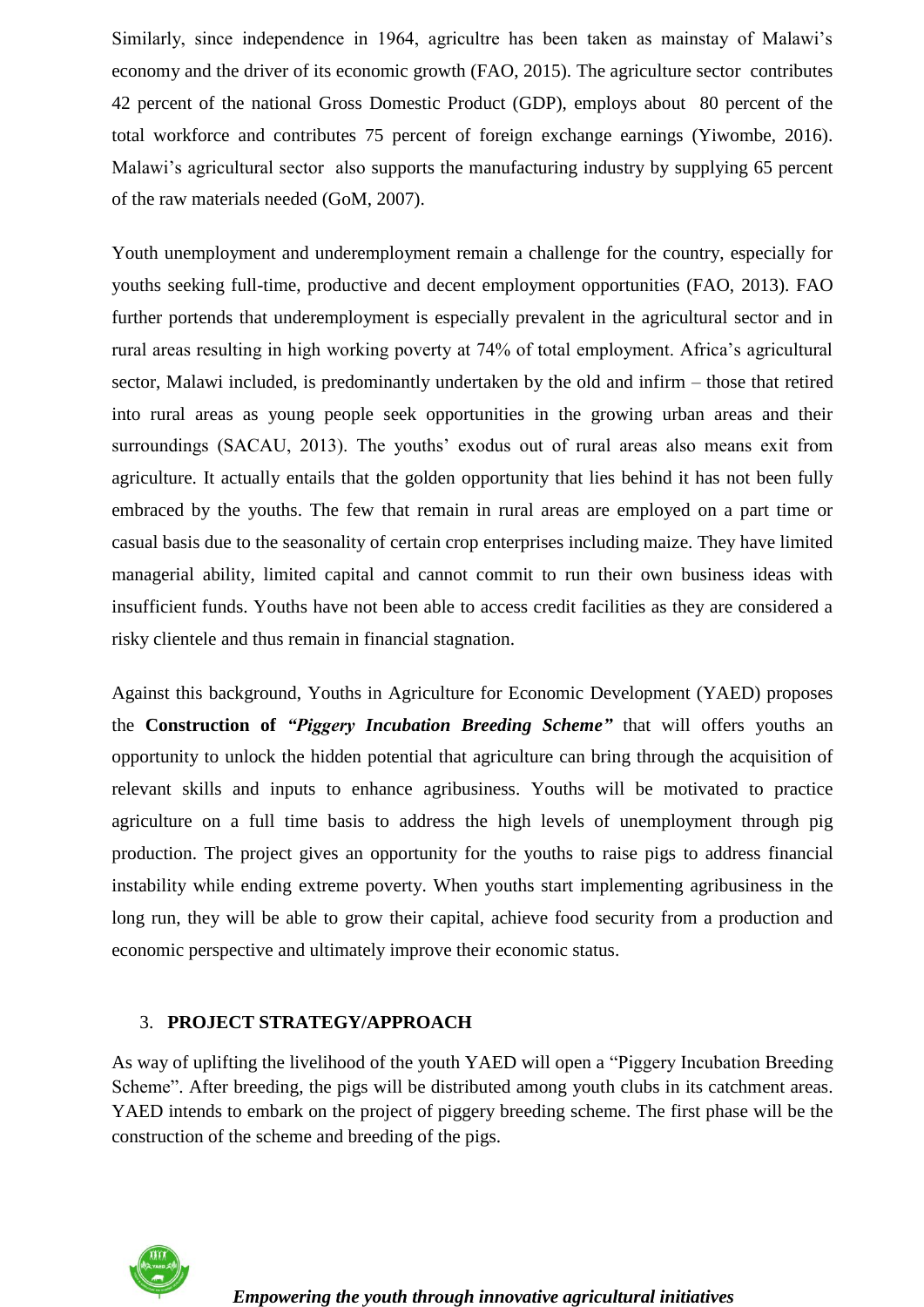YAED will be involved into raising the piglets from birth until they are ready for distribution with intensive and requires high level of management skills.

The project will be done in Malawi – Chiradzulu District where youths are going to be identified based on a defined eligibility criteria. These youths are going to be identified through local leadership and organized into Community Youths Clubs where a club should own apig house verified by the chief. Each Community Youths Club will have 15 members that will efficiently run the pig enterprise supervised by senior officers from YAED. The clubs will be given an initial start up of to pigs.

As a startup, the organization will have 4 Community Youths Clubs in Chiradzulu. The benefiting club should have a pigsty and will be given four sows to breed.

YAED will also identify and explore potential markets where the youths will sell their pigs after reproducing. This way, the pilot phase is used as a self regenerating mechanism for the project to sustain itself among the targeted youths beyond the pilot period. This project will eventually grow the young entrepreneur's capital base after sales and make the project sustainable in the long term.

## 4. **PROJECT PLAN**

Through the scheme, YAED will engage its targeted youth in trainings, capacity building, skills impartation, market linkages and strategic partnerships with key stakeholders. This is aimed at empowering youth to practically be engaged in agribusiness across the whole value chain.

There will be a professional management, field extension officers and technical experts to guide the youth in the practical and technical aspects of innovative agricultural initiatives. The organization will institute a professional management to ensure security and operations of the undertaking are done as required.

### 5. **Mission Statement**

Engaging likeminded youth in agriculture as a way of providing guidance and hands on information on agricultural and related projects as well linking youth to markets and facilitating funding for agriculture based projects for the country at large

### 6. **OBJECTIVES**

The overall objective of the project is in accordance with the Government Agricultural policy of increasing food production and diversification of the present farming system so as to attain sustainable food security and end extreme poverty.

### **6.1 The specific objectives:**

 $\triangleright$  To raise livestock and strengthen the productive capacity of the youth members.

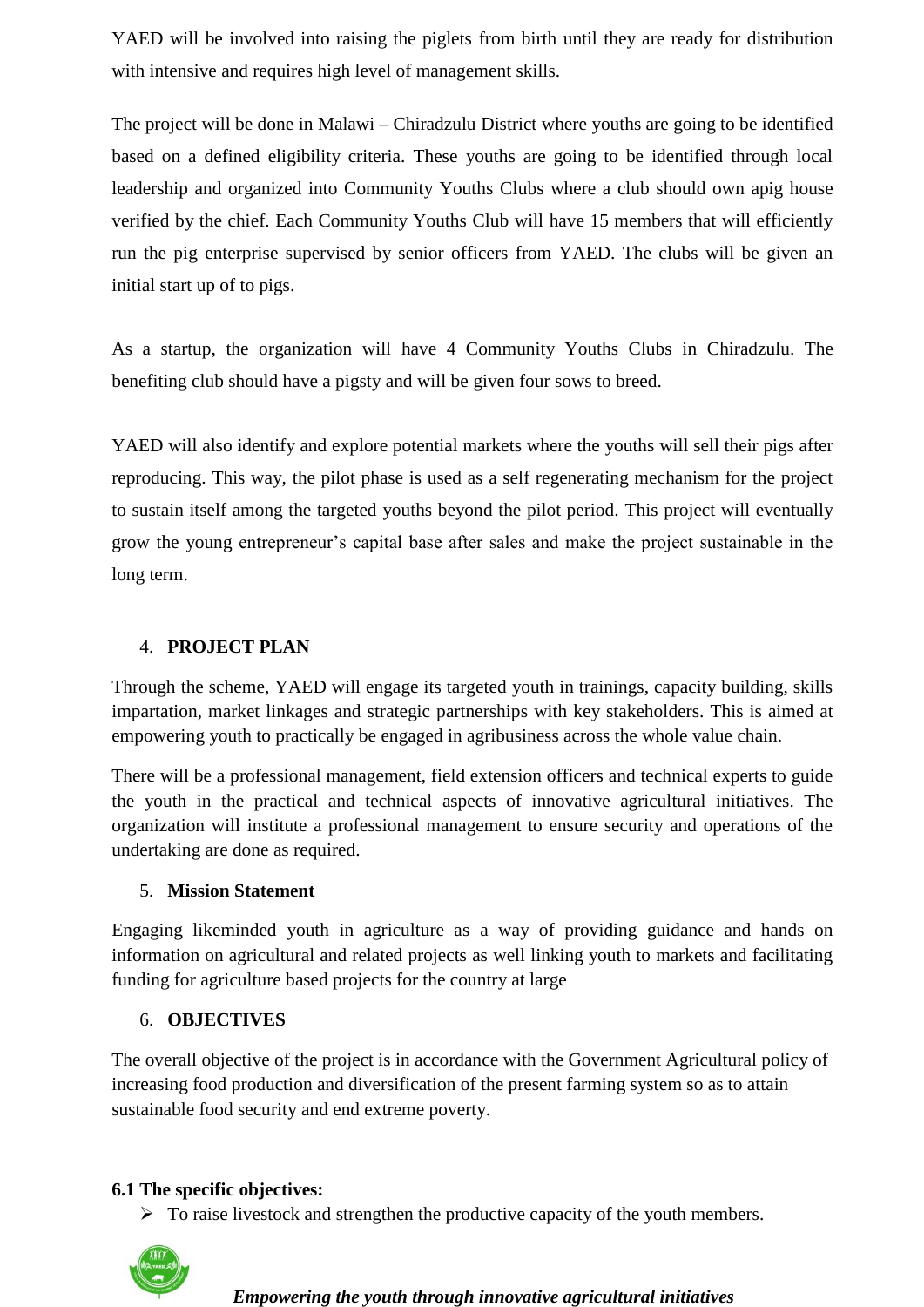- $\triangleright$  To create a sense of awareness for the youths towards sustainable agriculture production and re-organize and strengthen the interest of youth in agribusiness.
- To engage youth in agriculture as a source of employment and wealth creation capable of providing career fulfilment.
- $\triangleright$  To provide a source of information on various viable agriculture projects by providing sample project templates including financial models and links to successful demonstration farms. These templates will showcase the high value opportunities that exist in various agricultural ventures in different sectors to show the youth what returns agriculture can offer them.
- $\triangleright$  To provide a platform for the youth to share their experiences and ideas concerning their agriculture undertakings. These are aimed at networking and improving agriculture practices.
- $\triangleright$  To provide and facilitate links to local markets for agriculture produce.
- $\triangleright$  To reduce the cost of agriculture undertakings by providing information on logistics such as transportation to enable youth engaged in agriculture take advantage of lower costs of business.
- $\triangleright$  To support strategic partnerships with the donor community, development agencies and the private sector to foster the adoption and advancement of agriculture among the youth.

As such the organization seeks a support of **US\$4555.** The financial support will be used to procure the following equipment for the commencement of the project.

| #                | <b>ITEM</b>                                                   | <b>QUANTITY</b> | TOTAL (\$) |
|------------------|---------------------------------------------------------------|-----------------|------------|
|                  |                                                               |                 |            |
| $\mathbf{1}$     | <b>Bricks</b>                                                 | 40,000          | 600        |
| $\overline{2}$   | Cement                                                        | 35 bags         | 325        |
| 3                | Roofing nails & Roofing nails                                 | 12kgs           | 35         |
| $\overline{4}$   | Quarry stones                                                 | 4 Tones         | 45         |
| 5                | River sand                                                    | 2 Trips         | 50         |
| 6                | Steel doors protector Brick-force wire Shovels, Wheel barrows | 10              | 500        |
| $\boldsymbol{7}$ | Procurement of piglet for multiplication                      | 100             | 1000       |
| 8                | Feed conversion                                               | 800kgs          | 2000       |
|                  | Ratio 1:1.5                                                   |                 |            |
|                  | 25-20 % protein                                               |                 |            |
|                  | 2,000kgs/cage                                                 |                 |            |
|                  | <b>GRAND-TOTAL</b>                                            |                 | 4555       |

# 7. **PROJECT BUDGET**

# 8. **PIG BATCHES**

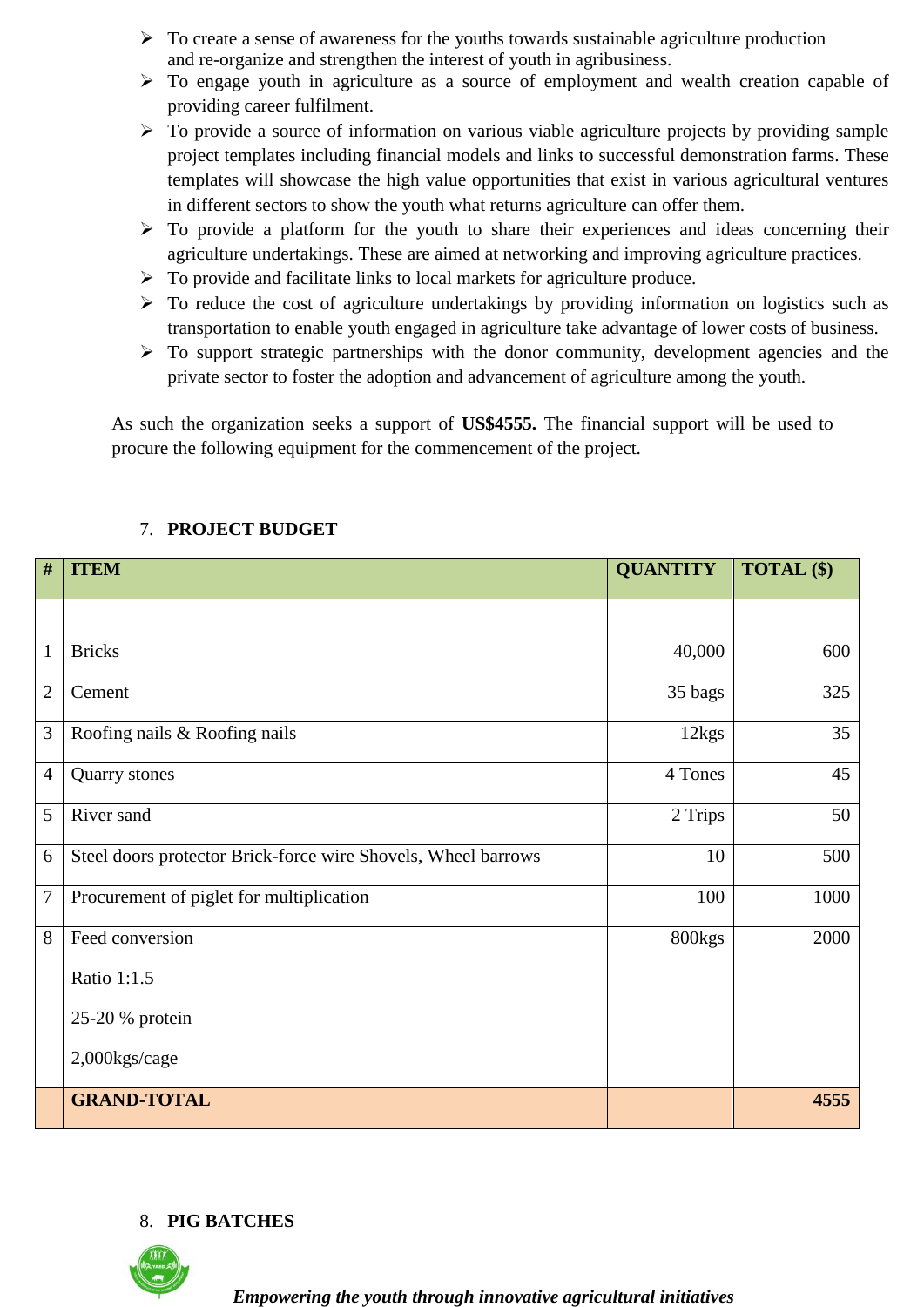Two batches of 30 pigs in each batch thus 60 pigs will be raised in the first year and will consequently get increased by 12% annually. The project will mostly employ the fattening method whereby small piglets weaned from sows will be distributed among the befitting youths who will breed and fattened to the recommended sale weights

## 9. **PIG HOUSING**

Trista which the organisation will raise is a hybrid type of pigs which require an intensive system of rearing. Pigs require a housing with strong walls and quarry-cement concrete floors that are easier to clean. Two pig house blocks with 5 rooms each will be constructed thus making a total of 10 rooms. Each room will have an area of 10.5 metres by 6.25 metres and will accommodate 10 pigs for a maximum of 6 months before.

## **The project activities include**

- Project planning & land identification
- Procurement of construction materials
- Construction of pigsty **(1ST phase)**
- Submission of project progress& expenditure report to the donor
- Completion of pigsty Construction (**2 rd phase)**
- Management visits to project sites
- Procurement of piglets to breed
- Breeding of the pigs for multiplication
- Identification of the beneficiaries/ youths
- Piglet/sows distribution to beneficiaries
- Project quarterly Review Meetings
- Refresh training for targetted youths groups & delivery of the first cycle
- Monitoring and evaluation  $(M&E)$

## 10. **FEEDING**

Pigs are mono gastric animals and they normally compete feed with humans in times of scarcity. This project will compute and prepare well balanced feed rations for piglets, growers and boars or sows. On average the piglets will be consuming about  $0.5 - 0.8$ kgs, weaners 2kgs and boars/sows 4kgs every day.

## 11. **CORE VALUES**

The following are a set of values that guide the working of the organization

- Collaboration.
- Efficiency.
- Integrity.
- Sustainability.